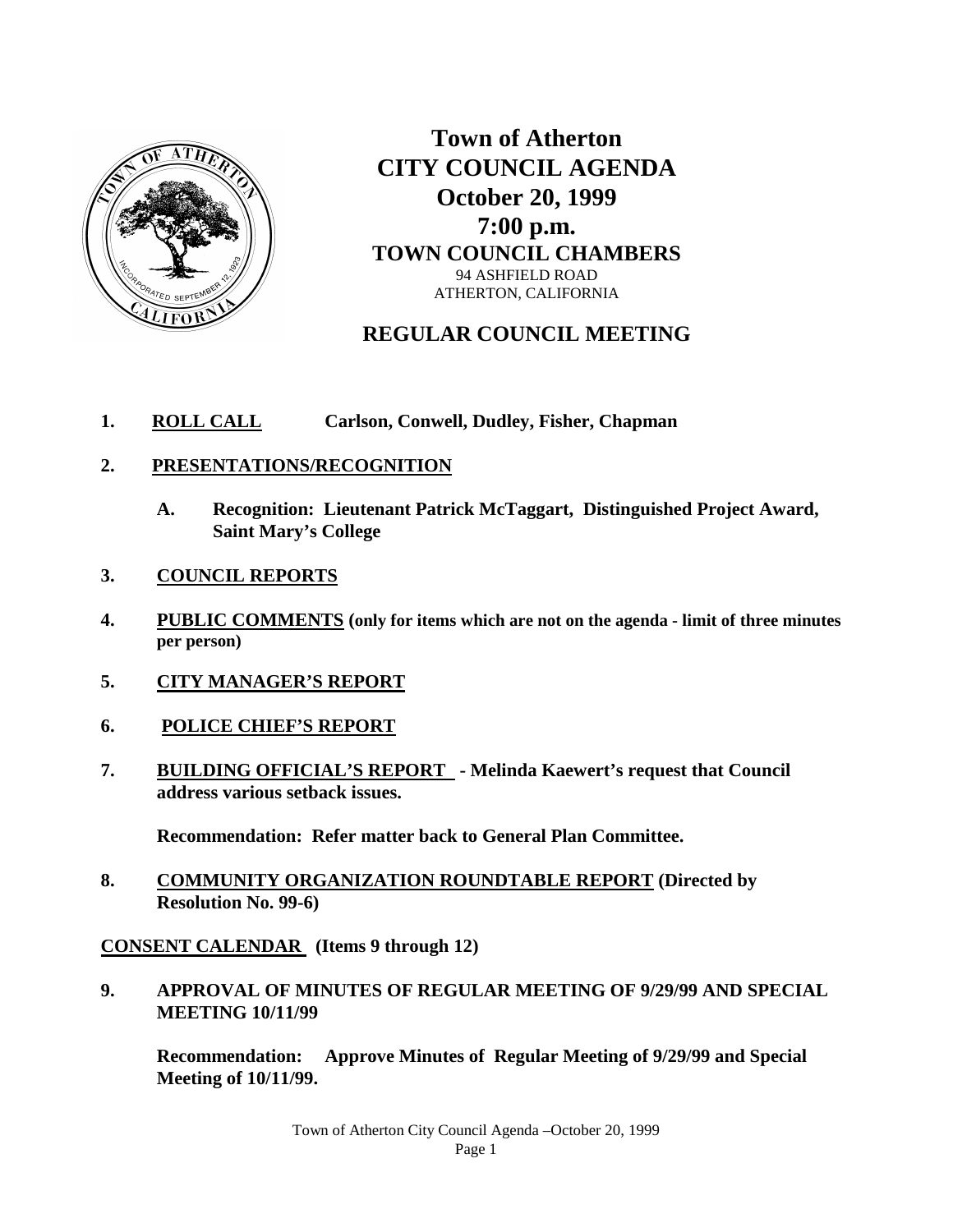### **CONSENT CALENDAR continued**

### **10. APPROVAL OF BILLS AND CLAIMS FOR SEPTEMBER 3, 1999, THROUGH OCTOBER 14, 1999**

**Recommendation: Approve bills and claims for September 3, 1999, through October 14, 1999, in the amount of \$933,455.61.**

**11. APPROVAL OF RESOLUTION NO. 99- , A RESOLUTION OF THE TOWN OF ATHERTON, APPROVING THE APPLICATION FOR GRANT FUNDS FOR THE URBAN FORESTRY GRANT PROGRAM AS PROVIDED THROUGH THE CALIFORNIA TREES FOR THE MILLENNIUM INITIATIVE FUNDED THROUGH THE FOREST RESOURCE IMPROVEMENT FUND** 

**Recommendation: Approve Resolution No. 99- , approving the filing of an application for the "Trees for the Millennium" tree planting grant program by the Atherton Tree Committee.**

**12. ADOPTION OF ORDINANCE NO. 509, AMENDING CHAPTER 8.16 OF THE ATHERTON MUNICIPAL CODE REGULATING NOISE CONTROL**

**Recommendation: Adopt Ordinance No. 509, titled, an Ordinance of the Town of Atherton, amending Chapter 8.16 of the Atherton Municipal Code regulating noise control and waive further reading.** 

**PUBLIC HEARINGS (Items 13 through 15)**

**13. PUBLIC HEARING – FIRST READING AND INTRODUCTION OF ORDINANCE NO. \_\_\_\_\_\_, AMENDING TITLE 15 OF THE ATHERTON MUNICIPAL CODE, REPEALING ORDINANCE NO. 488 AND ALL OTHERS IN CONFLICT THEREWITH AND ADOPTING CURRENT BUILDING, PLUMBING, MECHANICAL, ADMINISTRATIVE, HOUSING, ELECTRICAL, AND ABATEMENT OF DANGEROUS BUILDING CODES.**

**Recommendation: Open public hearing; hear testimony; close public hearing; introduce Ordinance No. \_\_\_\_\_, amending Atherton Municipal Code Title 15 of the Atherton Municipal Code and repealing Ordinance No. 488 and all others in conflict therewith and adopting current building, plumbing, mechanical, administrative, housing electrical, and abatement of dangerous building codes, and waive further reading.**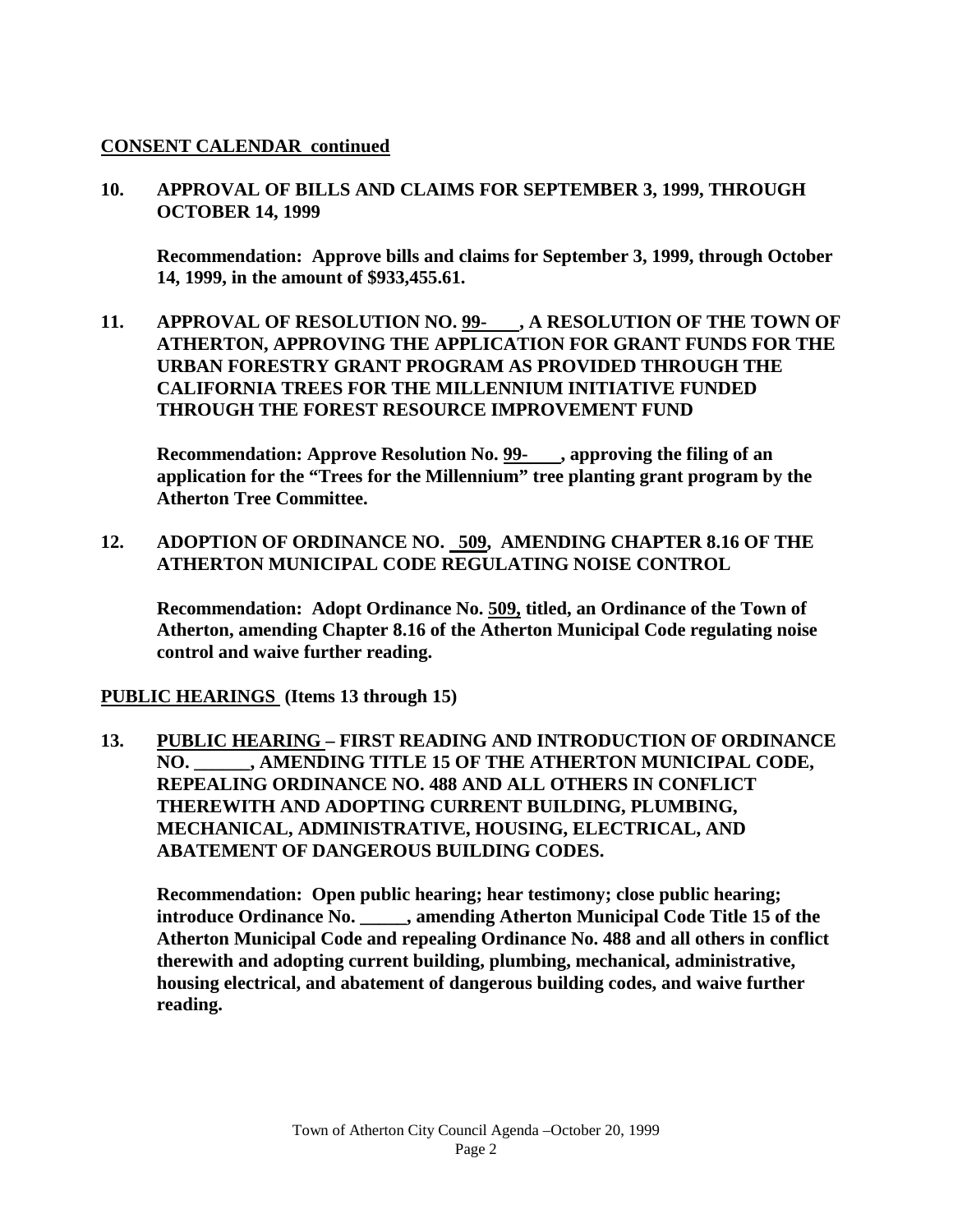### **PUBLIC HEARINGS continued**

## **14. PUBLIC HEARING – ADOPTION OF ORDINANCE NO. \_\_\_\_\_\_, AN ORDINANCE OF THE TOWN OF ATHERTON, AMENDING ATHERTON MUNICIPAL CODE SECTION 17.50 AS RELATED TO LANDSCAPE SCREENING**

**Recommendation: Open public hearing; hear testimony; close public hearing; adopt Ordinance No.\_\_\_\_\_\_, amending Atherton Municipal Code Section 17.50 as related to landscape screening and waive further reading.**

### **15. PUBLIC HEARING – 62 DEBELL (APN 061-271-090), APPEAL DECISION OF PLANNING COMMISSION TO APPROVE A HERITAGE TREE REMOVAL PERMIT**

**Recommendation: Open public hearing; hear testimony; close public hearing; deny the appeal and approve the Heritage Tree Removal Permit to allow the removal of one heritage tree at 62 DeBell Drive in Atherton.**

**REGULAR AGENDA (Items 16 through 19)**

### **16. DISCUSSION AND POSSIBLE ACTION TO ENGAGE SERVICES OF AN EXECUTIVE SEARCH FIRM/PUBLIC INPUT**

**Recommendation: 1) enter into agreement with Ralph Anderson and Associates in an amount not to exceed \$20,000 2) elicit input from citizens regarding hiring of new City Manager 3) authorize City Manager to execute agreement.**

### **17. APPROVAL OF RESOLUTION NO. 99-\_\_\_, CREATING A NEW JOINT POWERS AUTHORITY /AGREEMENT ENTITLED THE "SOUTH BAYSIDE WASTE MANAGEMENT AUTHORITY" (SBWMA)**

**Recommendation: 1) Adopt Resolution No. 99-\_\_\_\_, attached to the staff report, approving a new Joint Powers Agreement entitled the South Bayside Waste Management Authority, and authorize the Town of Atherton to participate as an "Equity" member; 2) Authorize the City Manager to execute the Joint Powers Agreement and continue to be the voting member or director on the South Bayside Waste Management Authority Board of Directors.**

### **18. DISCUSSION OF ATHERTON MUNICIPAL CODE SECTION RELATING TO PERMIT PROCESS FOR REMOVAL OF HERITAGE TREES**

**Recommendation: Refer ordinance to the General Plan Committee for consideration and amendment.**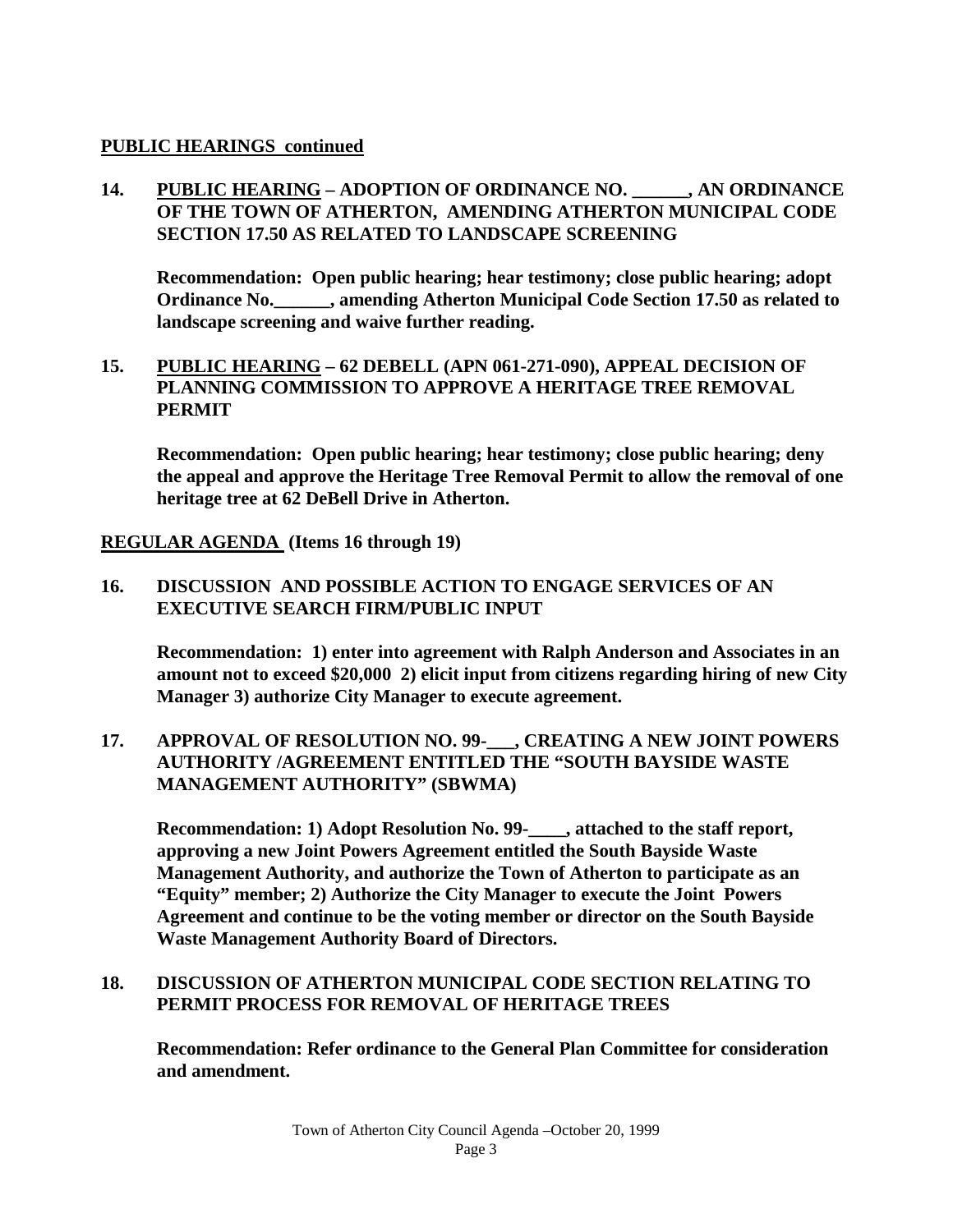#### **REGULAR AGENDA continued**

**19. PUBLIC EMPLOYEE DISCIPLINE/DISMISSAL/RELEASE pursuant to Government Code Section 54954.5(e)** 

**\*\*\*\*\*\*\*\*\*\*\*\*\*\*\*\*\*\***

#### **20. ATHERTON CHANNEL DRAINAGE DISTRICT**

**\* \* \* \* \* \* \* \* \* \* \* \* \* \* \* \***

#### **21. CLOSED SESSION**

**A. LIABILITY CLAIMS Pursuant to Government Code Section 54956.95:**

**Claimant: Scott Munns**

**Agency claimed against: Town of Atherton**

**B. CONFERENCE WITH LEGAL COUNSEL – ANTICIPATED LITIGATION**

**Initiation of litigation pursuant to subdivision (c) of Government Code Section 54967.9: One potential case.**

**C. PUBLIC EMPLOYEE DISCIPLINE/DISMISSAL/RELEASE Pursuant to Government Code Section 54954.5(e)**

#### **22. RECONVENE TO OPEN SESSION**

**Report of action taken in closed session.**

**23. ADJOURN**

*Please contact the City Clerk's office at (650) 752-0529 with any questions*

### **DISORDERLY CONDUCT**

**Any member or other person using loud or boisterous language at any meeting, or interrupting the proceedings, and who refuses to be seated or keep quiet when ordered to do so by the Mayor or the Vice Mayor will be asked to leave. It shall be the duty of the Chief of Police or his/her designee, upon order of the presiding officer, to eject any such member or person from the meeting room.** 

C:\Data\Agenda\1999\CC10.20.99Agenda Dated & Posted 10-15-99